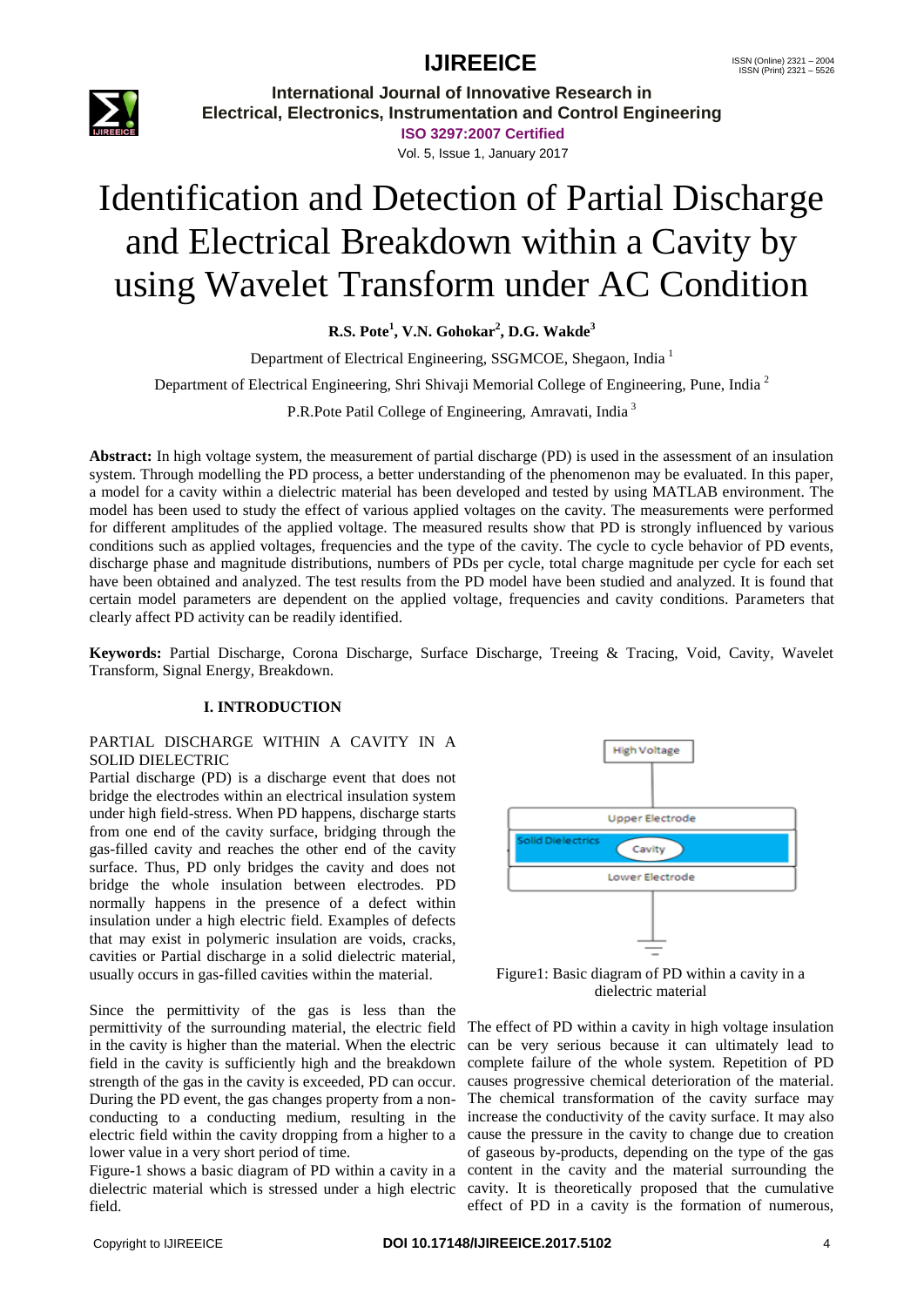

### **International Journal of Innovative Research in Electrical, Electronics, Instrumentation and Control Engineering**

**ISO 3297:2007 Certified**

Vol. 5, Issue 1, January 2017

branching partially conducting discharge channels in the material, called electrical treeing. Electrical treeing is a significant degradation mechanism that can lead to insulation breakdown and consequently leading to breakdown of the insulation system when the tree channels form a conducting path between the electrodes.

There are several types of discharge other than partial discharge, including surface discharge and corona discharge. Surface discharge is a discharge event that occurs on an insulating surface where the tangential field across the surface is high. This discharge can bridge the potential difference between the high voltage source and the ground electrode through cracks or contaminated paths on the insulation surface. Examples of surface discharge in the field or on the insulation surface of a high voltage cable or at the end-windings of stator windings of large generators. Corona discharge is discharged in gas due to a locally enhanced field from a sharp point of an electrode which ionizes the surrounding gas molecules.



Figure2: Various discharges a) Corona discharge b) Surface discharge d) Partial discharge

FACTORS AFFECTING PARTIAL DISCHARGE (PD) PD activity in a solid dielectric material depends upon applying voltage, dielectric constant of material and size of the void. These are considered as the factors affecting Partial Discharge in solid dielectrics

#### 1. Applied voltage

When the applied voltage is increased, the electric field is enhanced and the electron generation rate is increased. As a result more PDs will occur. High voltage ranging from 4 KV to 20 KV is applied to the simulation model to observe PD activity due to the presence of void, which is done However, this model is not realistic in describing cavity using Matlab/Simulink.

#### 2. Different sample materials

Depending upon different materials used in the insulation model the apparent charge varies. Parameters in Table.1 are simulated using MATLABto observe the variation of Partial Discharge with different materials used in the sample model. Each material has different dielectric constants.

| <b>Material</b>                     | <b>Dielectric</b><br>constant Cr |
|-------------------------------------|----------------------------------|
| Air                                 | 1                                |
| Alumina porcelain                   | 10                               |
| <b>Bakelite</b>                     | $3.5 - 5.0$                      |
| Cross-Linked Polyethylene<br>(XLPE) | 2.4                              |
| <b>Epoxy Resin</b>                  | 3.6                              |
| Glass                               | $3.7 - 10$                       |
| Hard paper (Laminated)              | 4.5                              |
| Marble                              | 8                                |
| Mica                                | $2.5 - 7.0$                      |
| Oil paper                           | $\overline{4}$                   |
| Paper                               | $2 - 3$                          |
| Paper Impregnated                   | 5                                |
| Polypropylene resin                 | $\overline{c}$                   |
| Polyvinyl Chloride (PVC)            | 3.4                              |
| Porcelain                           | $5 - 7$                          |
| Press board                         | 4                                |
| Rubber                              | 3                                |
| Transformer oil (Mineral)           | 2.2                              |
| Vegetable oil                       | 2.5                              |
| <b>Vulcanized Rubber</b>            | 7                                |
| Wood (Dry)                          | $2 - 6$                          |

TABLE-I: Different Sampling Materials

#### 3. Different void size

In the insulation of power equipment, voids are one of the main factors which cause PD and its variation in size has great effect on the characteristics of PD. The lifetime of insulation, very much depended on the size of the void. Smaller size of void takes longer time to harm the insulation. Using Matlab simulated the behavior of PD in insulation system with different void size is studied.

#### PARTIAL DISCHARGE MODELLINGTHREE CAPACITANCE MODELS

A partial Discharge (PD) model using a three-capacitor circuit model or "a-b-c" model representing an isolated cavity within a dielectric material has been developed. Discharge is represented by an instantaneous change in the charging of a capacitance in the test object. A similar model has been used to study PD behavior. The statistical behavior of this three-capacitance circuit is very complex, even though the circuit is simple and deterministic.

properties because in a real cavity, there is surface charge accumulation on the cavity surface after a discharge occurs and the cavity surface is not an equipotential surface. There is an improved 'a-b-c' model which has considered charging accumulation on the cavity surface after a discharge. The discharge is simulated as a time and voltage dependent resistance, which represents the discharge event as a change in the cavity from being insulating to conducting.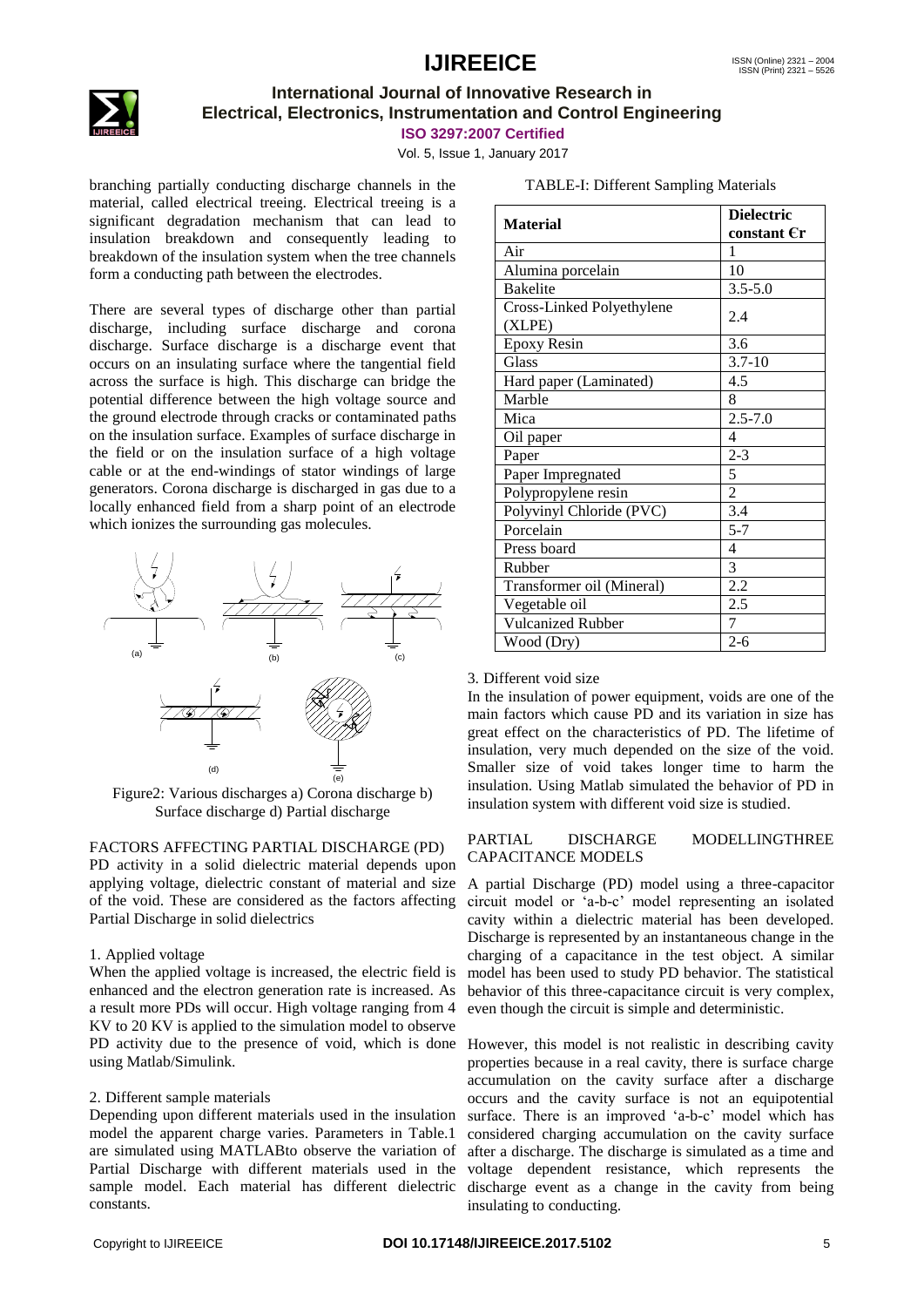

### **International Journal of Innovative Research in Electrical, Electronics, Instrumentation and Control Engineering**

**ISO 3297:2007 Certified**

Vol. 5, Issue 1, January 2017

The figure3 shows the typical three-capacitance equivalent PD CHARGE MAGNITUDE material.  $C_{a}$  and  $C_{a}$  represent the capacitance in the material which is cavity-free,  $C_{b}$  and  $C_{b}$  represent the capacitance in the material in series with the cavity,  $C_c$ represents the cavity capacitance.



Figure3: Typical three-capacitance equivalent circuit or 'abc' model

The simplified equivalent circuit can be derived from the geometry, as shown in Figure4, where  $C_a$  is the equivalent parallel capacitance of  $C_a$  and  $C_a$ ,  $C_b$  is the equivalent series capacitance of  $C_b$  and  $C_b$  and  $V_c$  is the voltage across the cavity. Discharge is assumed to occur when the voltage across the cavity capacitance  $V_c$  is higher than the inception voltage,  $V_{inc}$  and stops when it is less than the extinction voltage,  $V_{ext}$ . When a discharge occurs,  $C_c$  is short circuited, causing a fast transient current to flow in the circuit due to the voltage difference between the voltage source and across  $C<sub>b</sub>$ . A fast transient voltage signal is created due to sudden voltage drop due to the impedance of the external circuit.

Although this model is simple, it can represent the transient related to a discharge.



Figure4: The simplified equivalent circuit



Figure5: The Experimental/Simulation arrangement of the simplified equivalent circuit

The three capacitance equivalent circuit diagram representing PD in a cavity. The PD current pulse and apparent charge magnitude as a function of time, which results from a voltage across the cavity and the current flowing through the cavity due to the partial discharge

circuit or "abc' model of a cavity within a dielectric In this model, since the discharge process is modelled. The charge magnitude can be calculated numerically. The real and apparent charge magnitudes,  $q_{pd}$ are calculated by time integration of current, I(t) owing through the cavity and through the ground electrode during the- PD time interval, Where  $q_{pd} = \int_{t}^{t+dt} I(t)dt$ 

> The current I, through the ground electrode is calculated by integration of current Density, J over the ground electrode surface area, where J depends on the electric field distribution. Since the electric field distribution on the ground electrode is not uniform due to the presence of the cavity, the field distribution in the whole cavity and the material is calculated using the MATLABmethod to determine the PD apparent charge magnitude. Therefore, the advantage of the use of MATLABover classical lumped parameter modelling is that it facilitates dynamic calculation of both real and apparent charges.

#### BREAKDOWN DUE TO INTERNAL DISCHARGES

Solid insulating materials contain voids or cavities within the medium or at the boundaries between the dielectric and the electrodes. These cavities are generally filled with a medium of lower dielectric strength, and the dielectric constant of the medium in the voids is lower than that of the insulation. The electric field strength in the voids is higher than that across the dielectric. Therefore, even under normal working voltages the field in the voids may exceed their breakdown value, and breakdown may occur. Let us consider a dielectric between two conductors as shown in Figure 4, where,  $C_c$ : capacitance of the void or cavity.  $C_b$ : capacitance of the dielectric which is a series with the void and  $C_a$ : capacitance of the rest of the

The voltage across the void,  $V_C$  is given by,

 $\overline{V}$ 

$$
c = \frac{V * d1}{d1 + \left(\frac{\epsilon_0}{\epsilon_1}\right) d2}
$$

Where, d1 and d2 are the thickness of the void and the dielectric respectively, having permittivity Є0 andЄr.

Usually  $d1 \ll d2$ , and we assume the cavity is filled with a gas, then;

$$
V1 = V * \mathsf{Cr}\left(\frac{\mathrm{d}1}{\mathrm{d}2}\right)
$$

Where  $\epsilon$  =the relative permittivity of dielectric.

When a voltage  $V_a$  is applied,  $V_a$  reaches the breakdown strength of the medium in the cavity  $V_c$  and breakdown occurs.  $V_c$  is called the "discharge inception voltage". When the applied voltage is AC, breakdown occurs on both the half cycles and the number of discharges will depend on the applied voltage. The voltage and the discharge current waveforms are shown in Figure. These internal discharges (also called partial discharges, PD) have the same effect as treeing on the insulation.

dielectric.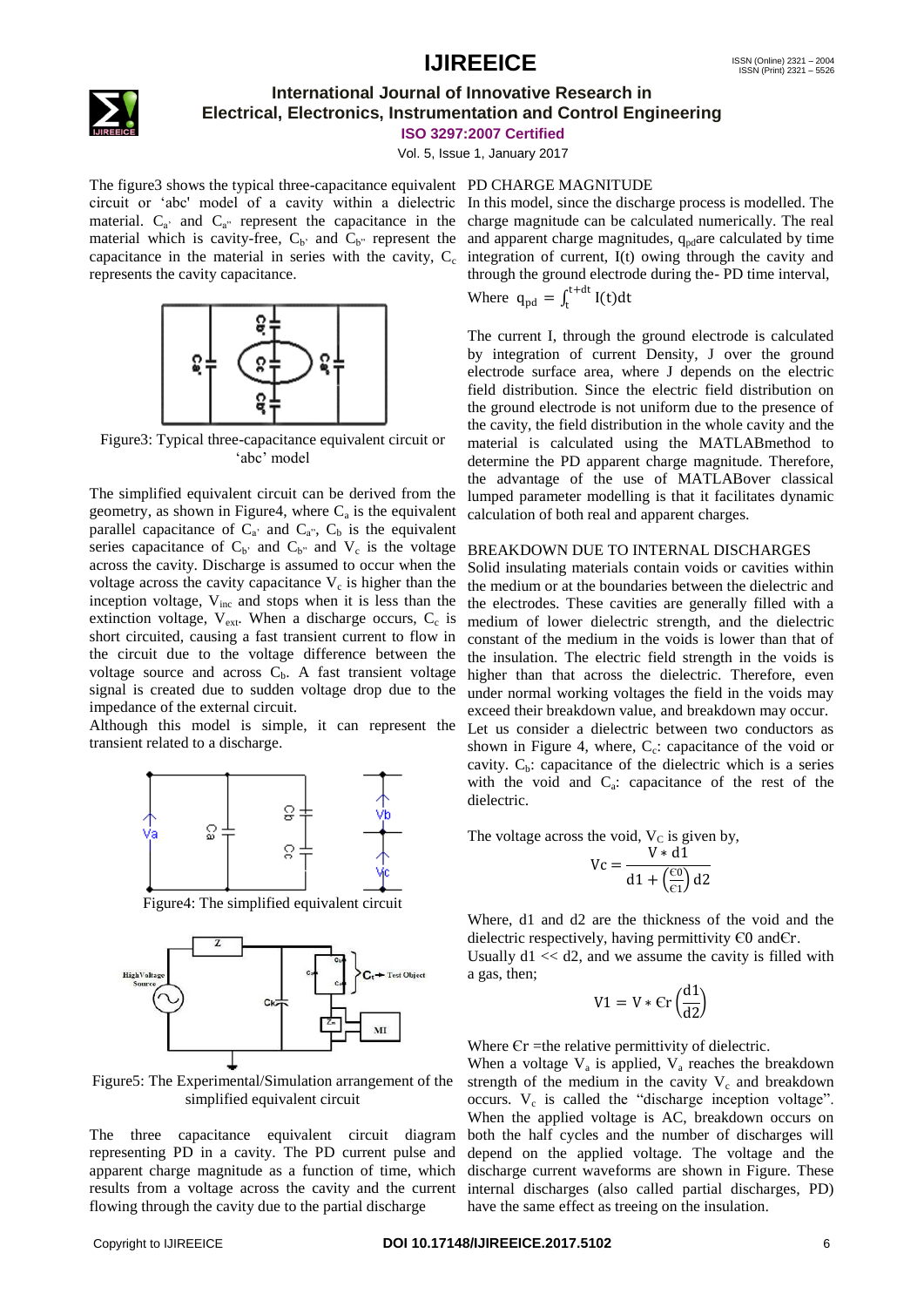

### **International Journal of Innovative Research in Electrical, Electronics, Instrumentation and Control Engineering**

**ISO 3297:2007 Certified**

Vol. 5, Issue 1, January 2017

#### **II. WAVELET TRANSFORM**

#### A. ERROR SIGNAL GENERATION

The error signal generation block extracts the superimposed distortions on the measured voltages. The error signal is obtained by subtracting the fundamental component of the input signal.



Figure 6: Proposed Disturbance Detection Scheme

#### B. WAVELET TRANSFORM ANALYSIS

The wavelet analysis block transforms the error signal into different time-frequency scales. The wavelet transform provides information about the frequency content of a signal similar to the Fourier Transform (FT). However, contrary to the FT, wavelet transform is able to focus on short time Intervals for high-frequency components and long intervals for low-frequency components, thus making it a well suited tool for analyzing high-frequency transients in the presence of low-frequency components. The Wavelet transform is inherently more appropriate for non-stationary and non-periodic wideband signals.

The wavelet transform of a continuous signal is:

$$
F(a,b) = \frac{1}{\sqrt{a}} \int_{-\infty}^{\infty} f(t) \Psi(\frac{t-b}{a}) dt
$$

Where

Ψ is the wavelet basis function (mother wavelet), a is the time scaling factor and b is the time shifting factor.

The values of wavelet coefficients F (a, b) represent the projection of f(t) along $\Psi(\frac{t-b}{t})$  $\frac{1}{a}$ ). Assume the center and width of function  $\Psi$  (t) is zero and  $\Delta_t$  in time domain, and zero and  $\Delta_w$  in the frequency domain. Then, the function  $\Psi(\frac{t-a}{t})$  $\frac{a}{b}$ ) is centered at band has width of a $\Delta_t$  in time domain and (1/a)  $\Delta_w$  in the frequency domain. To avoid generating redundant information, the base functions are generated discretely by selecting  $a=a_0^m$  and  $b =$  $nb_0 \times a_0$ <sup>m</sup>

Where,  $a_0$  and  $b_0$  are fixed constants with  $a_0$  > 1 and  $b_0$  > 0, m, n,  $\varepsilon$ ,  $\overline{Z}$ , and  $\overline{Z}$  is the set of integers. Setting a<sub>0</sub>and b<sub>0</sub> to 2 and 1 respectively results in an orthonormal basis of L $<sup>2</sup>$ </sup> (IR) which is called dyadic- orthonormal wavelet transform. With this ortho-normal basis, an algorithm of decomposing a signal into different time-frequency scales can be used which is called Multiresolution Signal Decomposition (MSD).

#### B1. WAVELET IMPLEMENTATION

The filter bank configuration of Fig.2 is used to implement the wavelet transform based on the MSD technique. At the first stage, the error signal is decomposed into  $c_1$  and  $s_1$ which represent smoothed and detailed versions of the main signal respectively. In the next step, the smoothed signal is decomposed into  $c_2$  and  $s_2$ . The process of decomposing can be continued as many stages as required by the application. The relationship between filters and scaling/wavelet functions  $(\Phi(t)/\Psi(t))$  can be written as

$$
\phi(t) = \sqrt{2} \sum_{n} h[n] \phi(2t - n)
$$

$$
\Psi(t) = \sqrt{2} \sum_{n} g[n] \phi(2t - n)
$$

In general output  $c_m$  and scale s<sub>m</sub>are expressed as:  $c_m[n] = c_{m-1}[n] * h[n/2^{m-1}]$  $s_m[n] = c_{m-1}[n] * g[n/2^{m-1}]$ Where:

$$
c_0[n] \triangleq e[n]
$$
  

$$
h\left(\frac{n}{2}\right) = \begin{cases} h[k] & , n = 2k \\ 0 & else \end{cases}
$$

And  $*$  is the convolution sign after transforming the error signal into different scales  $(2^j)$ , the next step is to define features of the signal.

#### B2. PROPERTIES OF MOTHER WAVELET

Wavelets are families of functions generated from one single function, called as an analyzing wavelet or mother wavelet.

The mother wavelet must have the following properties:

- a) It must be oscillatory
- b) It must quickly decay to zero
- c) It must have a zero average
- d) It must be band- pass
- e) It must be integrated to zero

#### B3. ADVANTAGE OF WAVELET TRANSFORM OVER FOURIER TRANSFORM

- Wavelet provide greater resolution in time for high frequency components of a signal and greater resolution in frequency for low frequency components of a signal.
- Wavelet performs better with non-periodic signals that signals that contains short duration impulse components as is typical in power systems transients.
- Wavelet has a window that automatically adjusts to give appropriate resolutions.
- Different from fast Fourier Transform, the wavelet transform is approach is more efficient in monitoring various disturbances as time varies.
- Wavelet uses a short window at high frequencies and long window at low frequencies.
- The iterative wavelet method for system converges rapidly for cases of interest in power engineering.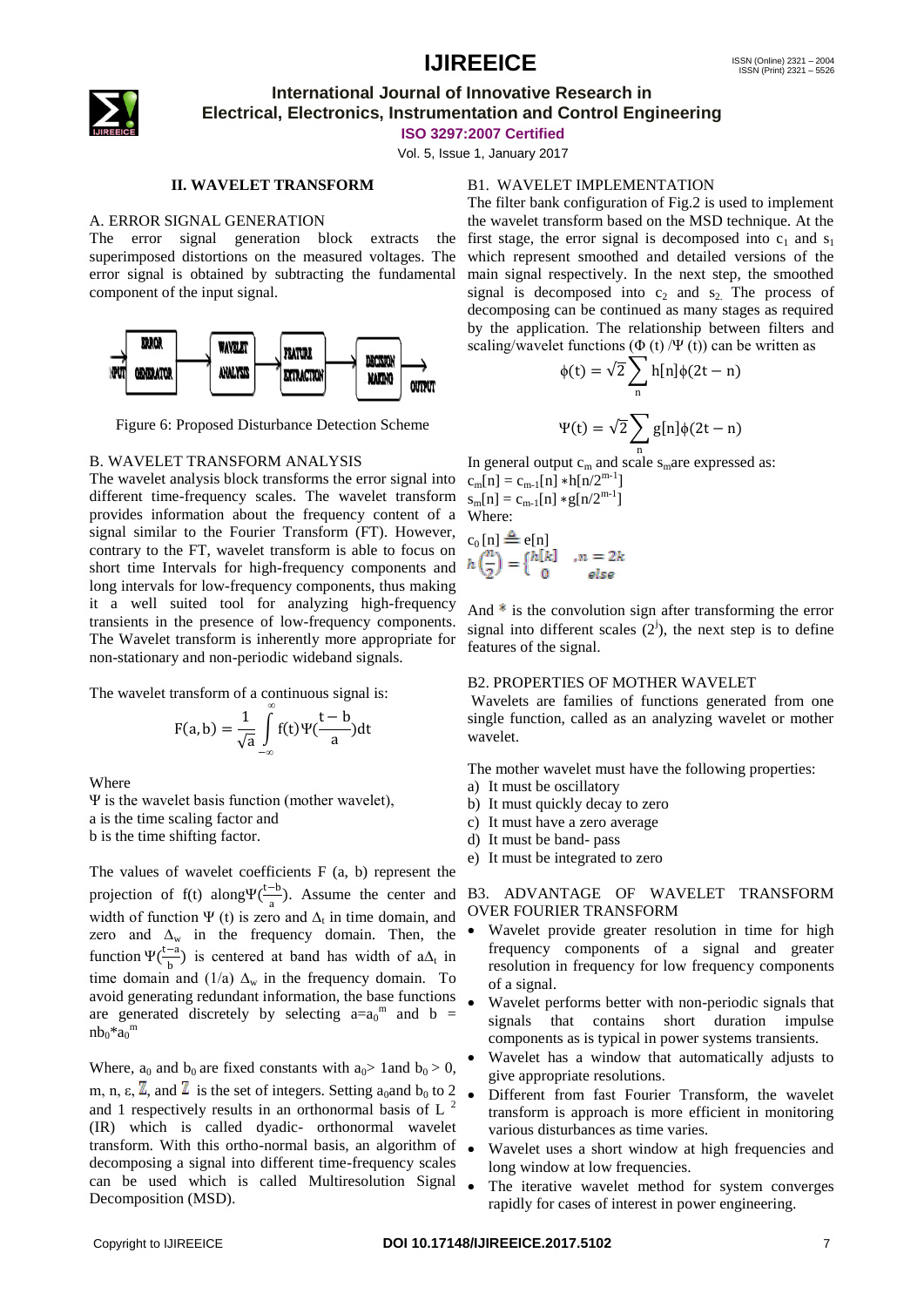

### **International Journal of Innovative Research in Electrical, Electronics, Instrumentation and Control Engineering**

**ISO 3297:2007 Certified**

Vol. 5, Issue 1, January 2017



Figure 7:- Realization of wavelet transforms using a filter bank.

#### C. FEATURE EXTRACTION

The purpose of the feature extraction block is to identify Specific signatures of the disturbances in the system. For example, a short circuit and a capacitor-switching incident result in disturbed voltages with different features. The wavelet transform breaks down the error signal into different time-frequency scales. Each scale represents the error signal in the corresponding band. The energy content of the scale signals relative to the error signal changes depending upon the type of disturbance. Therefore, the relative amplitudes of the scale signals with respect to the error signal are selected as the discriminating features.

#### D. DECISION MAKING

A function of the decision making block is to discriminate type of disturbances (L-G fault and Capacitor switching) as precisely as possible.

The characteristic of each disturbance, example a faulty, Capacitor switching, depends on several factors, for example (1) type of event, e.g. single-phase-to-ground or phase-to-phase fault, $(2)$  location of the event,  $(3)$  time instant of event and (4) network configuration.

In the decision making block, a probability function is defined for the features and the decisions is made using the maximum linked (ML) criteria. This method is used here to discriminate various types of disturbances in a power system.

**III. EXPERIMENTAL SET- UP ARRANGEMENT**



Figure8: Arrangement of Experimental setup



Figure 9: Sample under testing

#### **RESULTS & DICUSSION**



Figure10: Signal received from laboratory sample testing





Figure 12: Db4, Decomposition level-4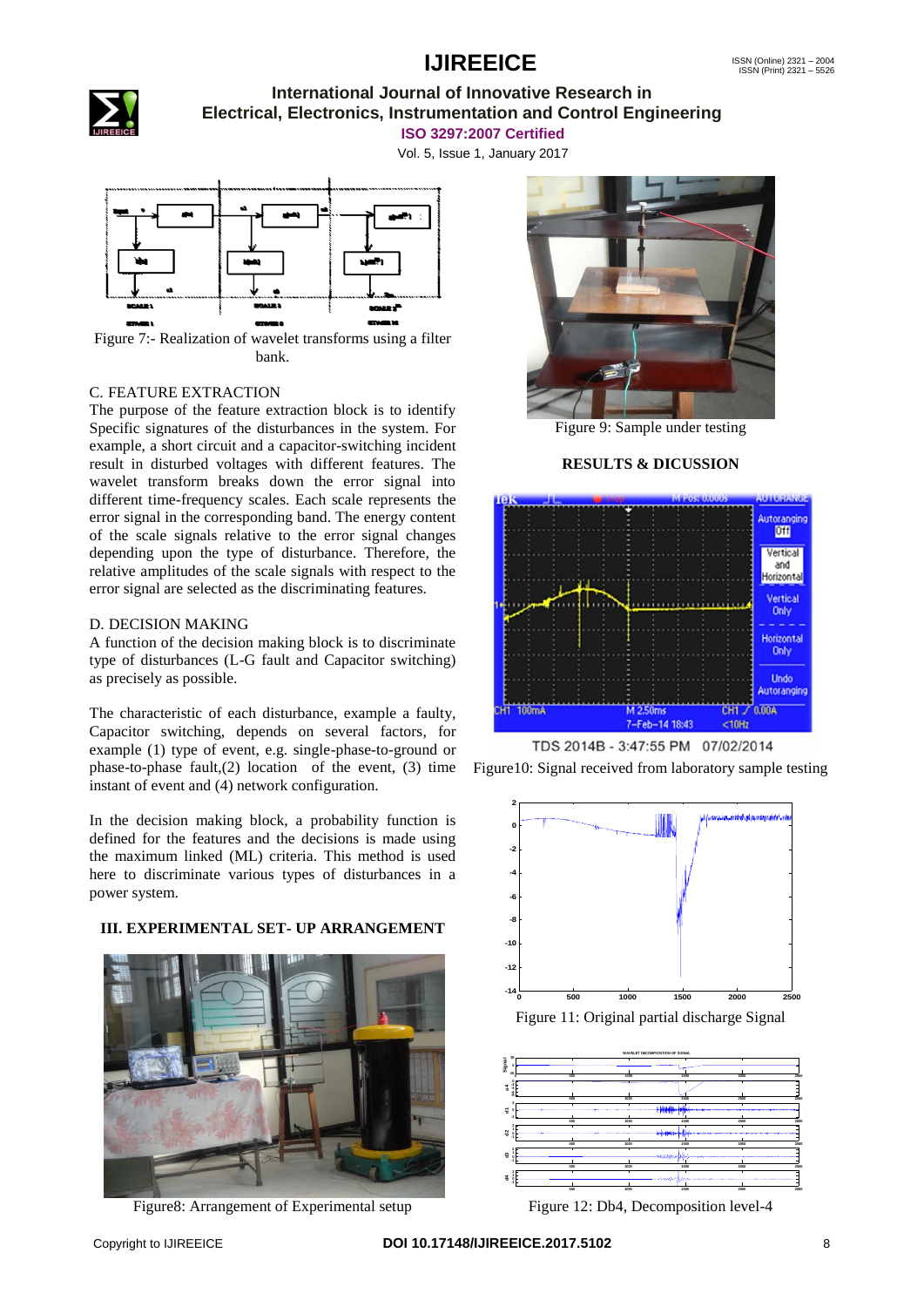

#### **International Journal of Innovative Research in Electrical, Electronics, Instrumentation and Control Engineering**

**ISO 3297:2007 Certified**

Vol. 5, Issue 1, January 2017



Figure 17: Signal Energy using Haar **1 Original Signal 0 1000 2000 3000 4000 ENERGY 5000 6000 7000 Partial Discharge 1 d1 0 20 40 60 80 100 120 ENERGY Partial Discharge**



Figure 18: Signal Captured using DSO

The simulation results are formulated for the partial discharge characteristics detection for both solid and liquid insulating materials from the experimental setup using the partial discharge detector  $\&$  it is observed that when external high voltage applied through the separate source & amplitude of the partial discharges are higher & detected earlier in the solid insulator. The breakdown occurs earlier in both the configuration in the solid insulator than the liquid insulating oil. Similarly from the simulation results it is also observed that the amplitude of the partial discharges is more in the solid insulator and occurs at the low range of the applied high voltages.

Thus, it is suggested that the partial discharges are more in the solid material than the liquid insulating material due to the presence of the air void and others impurities.



Figure 19: Frequency and time domain of captured signal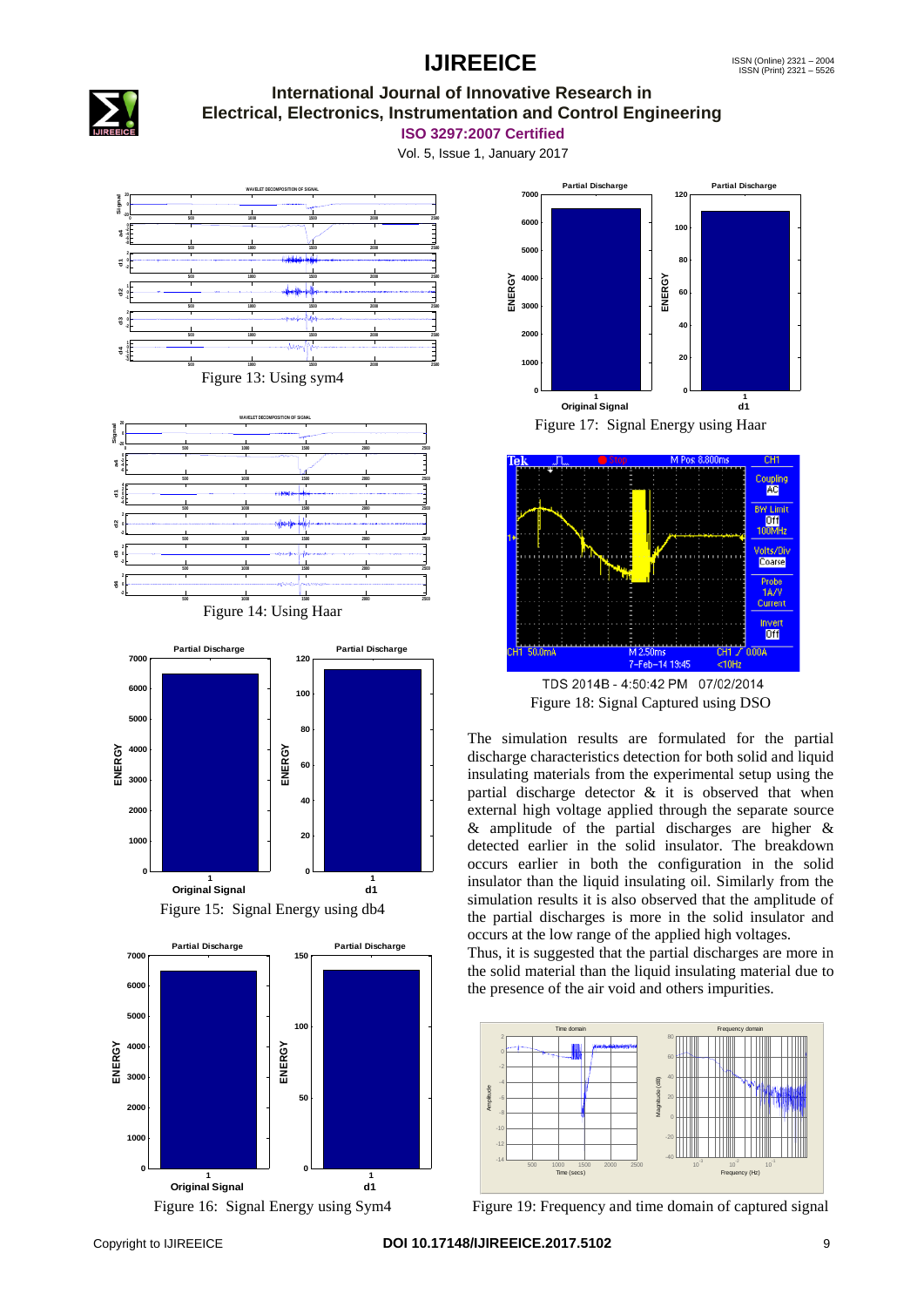

### **International Journal of Innovative Research in Electrical, Electronics, Instrumentation and Control Engineering**

**ISO 3297:2007 Certified**

Vol. 5, Issue 1, January 2017

a good insulating material than the solid material and can be used in the high voltage equipment's for a specific application that is for low partial discharge requirements.

#### **IV. CONCLUSION**

Partial discharge is the main problem in high voltage power equipment system. Therefore, detection and measurement of partial discharge are necessary to keep the equipments in healthy condition during their operation. In this work simulation study had been carried out for partial discharge measurement and detection using the MATLAB. From the simulation studies, it is observed that in each case the partial discharge detects earlier at the low values of applied high voltages and insulation breakdown occurs at the lower range of high voltage in case of solid insulating material than the oil. So it is concluded that the amplitude of partial discharges is more on the solid insulating materials when the applied voltage is increased because of the presence of air voids and other impurities. [14] E. Lindell, T. Bengtsson, J. Blennow, and S. M. Gubanski, MATLABbased model has been developed from the equivalent electrical model of an insulators to observe the characteristics of partial discharge activity inside the solid [15] B. Florkowska, M. Florkowski, J. Furgal, and P. Zydron, "Influence and liquid insulator at different applied voltage which arranges from 0-20 KV at a constant power frequency (f=50 Hz). It is found that with the increase in applied voltage to the void present inside the insulation, partial discharge increases in solid dielectric material.

This work can also be extended in the future for different high voltage power equipment model for detecting the Partial Discharge activity. Further the collected Partial Discharge pulse can be processed with the help Wavelet Transform for time, frequency analysis for better study of PD measurement and detection

#### **REFERENCES**

- [1] Illias, H. A., Chen, G. and Lewin, P. L, ""Modelling of partial discharge activity in spherical cavities within a dielectric material," IEEE Electrical Insulation Magazine, vol. 27(1), p. 38-45, 2011.
- [2] Illias, H. A., Chen, G. and Lewin, P. L, "Partial Discharge Behaviour of a Spherical Cavity within a Solid Dielectric Material as a Function of Applied Voltage and Frequency' IEEE Transactions on Dielectrics and Electrical Insulation, vol.18(2), p. 432-443, 2011.
- [3] M. G. Danikas, I. W. McAllister, G. C. Crichton, and A. Pedersen, "Discussion: partial discharges in ellipsoidal and spheroidal voids," IEEE Transactions on Electrical Insulation, vol. 26, no. 3, pp. 537- 539, 1991.
- [4] A. Pedersen, G. C. Crichton, and I. W. McAllister, "The theory and measurement of partial discharge transients," IEEE Transactions on Electrical Insulation, vol. 26, no. 3, pp. 487-497, 1991.
- [5] L. Niemeyer, "A generalized approach to partial discharge modelling," IEEE Transactions on Dielectrics and Electrical Insulation, vol. 2, no. 4, pp. 510-528, 1995.
- [6] F. Guteisch and L. Niemeyer, "Measurement and simulation of PD in epoxy voids," IEEE Transactions on Dielectrics and Electrical Insulation, vol. 2, no. 5,pp. 729-743, 1995.
- [7] C. Forssen and H. Edin, "Partial discharges in a cavity at variable applied frequency part 2: Measurements and modelling," IEEE Transactions on Dielectrics and Electrical Insulation, vol. 15, no. 6, pp. 1610-1616, 2008.
- Thus, on the basis of partial discharge characteristics oil is [8] T. Okamoto and T. Tanaka, "Novel partial discharge measurement computer-aided measurement systems," IEEE Transactions on Electrical Insulation, vol. 21, no. 6,pp. 1015-1019, 1986.
	- [8] C. S. Kim, T. Kondo, and T. Mizutani, "Change in PD pattern with aging," IEEE Transactions on Dielectrics and Electrical Insulation, vol. 11, no. 1, pp.13-18, 2004.
	- [9] R. Bodega, P. H. F. Morshuis, M. Lazzaroni and F. J. Wester, "PD recurrence in cavities at different energizing methods," IEEE Transactions on Instrumentation and Measurement, vol. 53, no. 2, pp. 251-258, 2004
	- [9] E. Kuffel, W. Zaengl, and J. Kuffel, High Voltage Engineering: Fundamentals, 2nd ed. Butterworth-Heinemann, 2000.
	- [10] S. A. Boggs, "Partial discharge cavity-induced PD in solid dielectrics," IEEE Electrical Insulation Magazine, vol. 6, no. 6, pp. 11-16, 19-20,1990.
	- [11] S. A. Boggs, "Partial discharge: overview and signal generation," IEEE Electrical Insulation Magazine, vol. 6, no. 4, pp. 33-39, 1990
	- [12] Z. Achillides, G. Georghiou, and E. Kyriakides, "Partial discharges and associated transients: the induced charge concept versus capacitive modelling," IEEE Transactions on Dielectrics and Electrical Insulation, vol. 15, no. 6, pp. 1507-1516,2008.
	- [13] W. Hauschild, A. Cavallini, and G. C. Montanari "Effect of supply voltage frequency on testing of insulation system," IEEE Transactions on Dielectrics and Electrical Insulation, vol. 13, no. 5, pp. 1189-1191, 2006.
	- "Measurement of partial discharges at rapidly changing voltages," IEEE Transactions on Dielectrics and Electrical Insulation, vol. 15, no. 3, pp. 823-831, 2008.
	- of different voltage waveforms on PD formation in HV insulation systems," Electrical Insulation Conference, pp. 51-54, 2009
	- W. Kai, T. Okamoto, and Y. Suzuoki, "Effects of discharge area and surface conductivity on partial discharge behaviour in voids under square voltages," IEEE Transactions on Dielectrics and Electrical Insulation, vol. 14, no. 2, pp. 461, 2007
	- [17] P. Das and S. Chakravorti, "Studies on partial discharge simulation based on a stochastic model considering the variation of discharge area and temperature of the void surface," International Journal for Computational Methods in Engineering Science and Mechanics, vol. 10, no. 5, 2009.
	- [18] H. A. Illias, G. Chen, and P. L. Lewin, "Partial discharge behaviour within a spherical cavity in a solid dielectric material as a function of frequency and amplitude of the applied voltage," IEEE Transactions on Dielectric and Electrical Insulation, vol. 18, no. 2, pp. 432-443, 2011.
	- [19] H. A. Illias, G. Chen, and P. Lewin, "Modelling of partial discharge activity in spherical cavities within a dielectric material," IEEE Electrical Insulation Magazine, vol. 27, no. 1, pp. 38-45, 2011.
	- [20] A. A. Ganjovi, N. Gupta, and G. R. G. Raju, "A kinetic model of a PD pulse within voids of sub-millimetre dimensions," IEEE Transactions on Dielectrics and Electrical Insulation, vol. 16, no. 6, pp. 1743-1754, 2009.
	- [21] H. A. Illias, G. Chen, and P. L. Lewin, "Modelling of partial discharges from a spherical cavity within a dielectric material under variable frequency electric fields," Conference on Electrical Insulation and Dielectric Phenomena, pp. 447-450, 2008.
	- [22] H. A. Illias, G. Chen, and P. L. Lewin, "Partial discharge modelling in a spherical cavity within a dielectric insulation material as a function of frequency," IEEE Electrical Insulation Conference, pp. 55-59, 2009.
	- [23] C. Forssen and H. Edin, "Partial discharges in a cavity at variable applied frequency part 1: Measurements," IEEE Transactions on Dielectrics and Electrical Insulation, vol. 15, no. 6, pp. 1601-1609, 2008.
	- [24] R. Miller and I. A. Black, "Partial discharge measurements over the frequency range 0.1 Hz to 50 Hz," IEEE Transactions on Electrical Insulation, vol. EI-12, no. 3, pp. 224-233, 1977.
	- [25] T. Do, O. Lesaint, and J. L. Auge, "Streamers and partial discharge mechanisms in silicone gel under impulse and ac voltages," IEEE Transactions on Dielectrics and Electrical Insulation, vol. 15, no. 6, pp. 1526-1534, 2008.